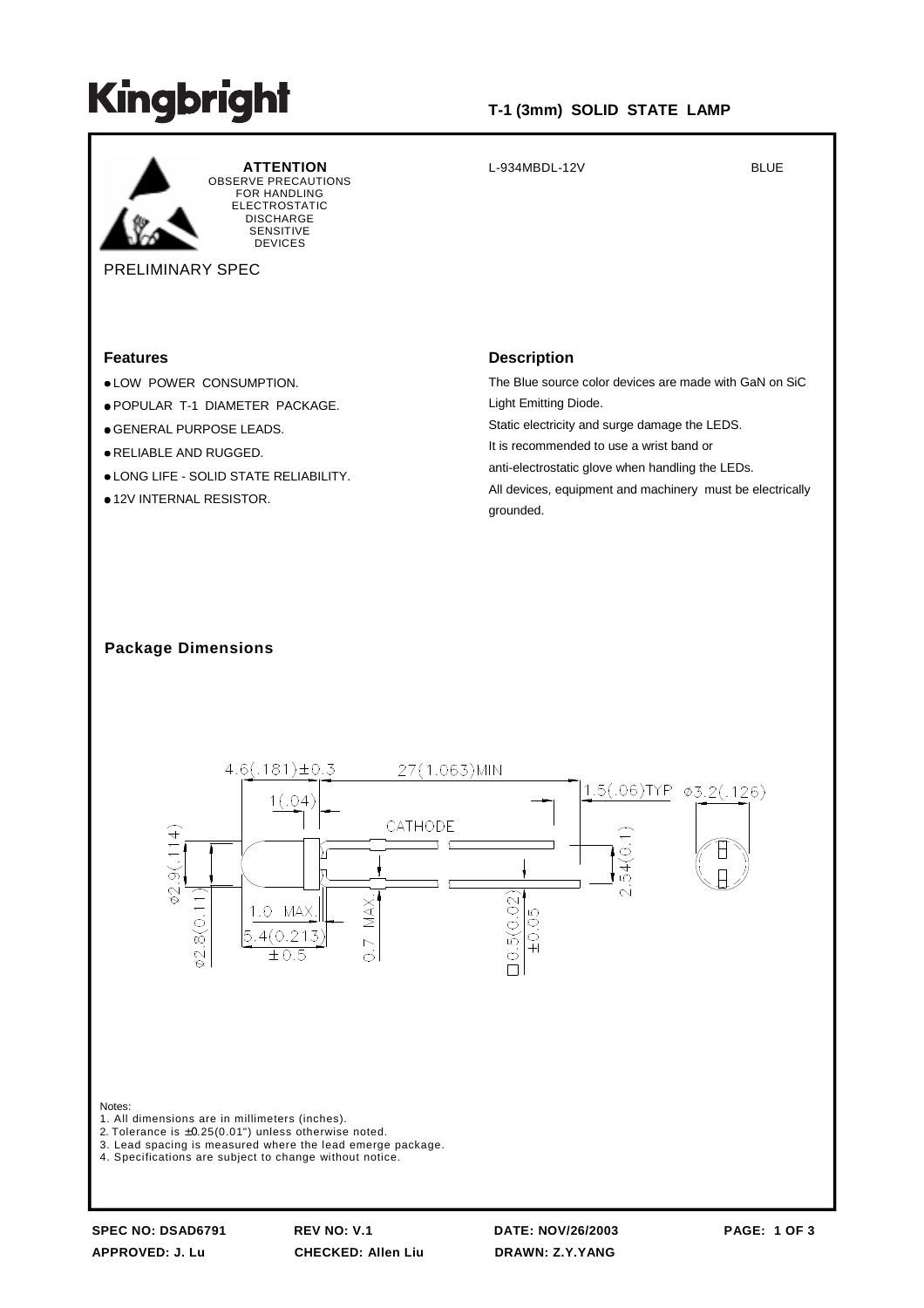# Kingbright

| <b>Selection Guide</b> |             |                      |                       |      |                  |  |  |  |  |  |
|------------------------|-------------|----------------------|-----------------------|------|------------------|--|--|--|--|--|
| Part No.               | <b>Dice</b> | Lens Type            | Iv (mcd)<br>$V = 12V$ |      | Viewing<br>Angle |  |  |  |  |  |
|                        |             |                      | Min.                  | Typ. | 201/2            |  |  |  |  |  |
| L-934MBDL-12V          | BLUE (GaN)  | <b>BLUE DIFFUSED</b> | 12                    | 20   | $60^{\circ}$     |  |  |  |  |  |

Note:

1. θ1/2 is the angle from optical centerline where the luminous intensity is 1/2 the optical centerline value.

### **Electrical / Optical Characteristics at TA=25°C**

| Symbol               | <b>Parameter</b>         | <b>Device</b> | Typ. | Max. | <b>Units</b> | <b>Test Conditions</b> |
|----------------------|--------------------------|---------------|------|------|--------------|------------------------|
| $\lambda$ peak       | Peak Wavelength          | <b>Blue</b>   | 430  |      | nm           | $VF = 12V$             |
| λD                   | Dominate Wavelength      | <b>Blue</b>   | 466  |      | nm           | $VF = 12V$             |
| $\Delta \lambda$ 1/2 | Spectral Line Half-width | <b>Blue</b>   | 60   |      | nm           | $VF = 12V$             |
| ΙF                   | <b>Forward Current</b>   | Blue          | 7.5  | 10   | mA           | $VF = 12V$             |
| ΙR                   | <b>Reverse Current</b>   | <b>Blue</b>   |      | 10   | uA           | $V_{R=5V}$             |

### **Absolute Maximum Ratings at TA=25°C**

| <b>Parameter</b>                                  | <b>Blue</b>    | <b>Units</b> |  |  |  |
|---------------------------------------------------|----------------|--------------|--|--|--|
| Power dissipation                                 | 120            | mW           |  |  |  |
| Forward Voltage                                   | 14             |              |  |  |  |
| Reverse Voltage                                   | 5              |              |  |  |  |
| <b>Operating Temperature</b>                      | -40°C To +70°C |              |  |  |  |
| Storage Temperature                               | -40°C To +85°C |              |  |  |  |
| 260°C For 5 Seconds<br>Lead Solder Temperature[1] |                |              |  |  |  |

Note:

1. 2mm below package base.